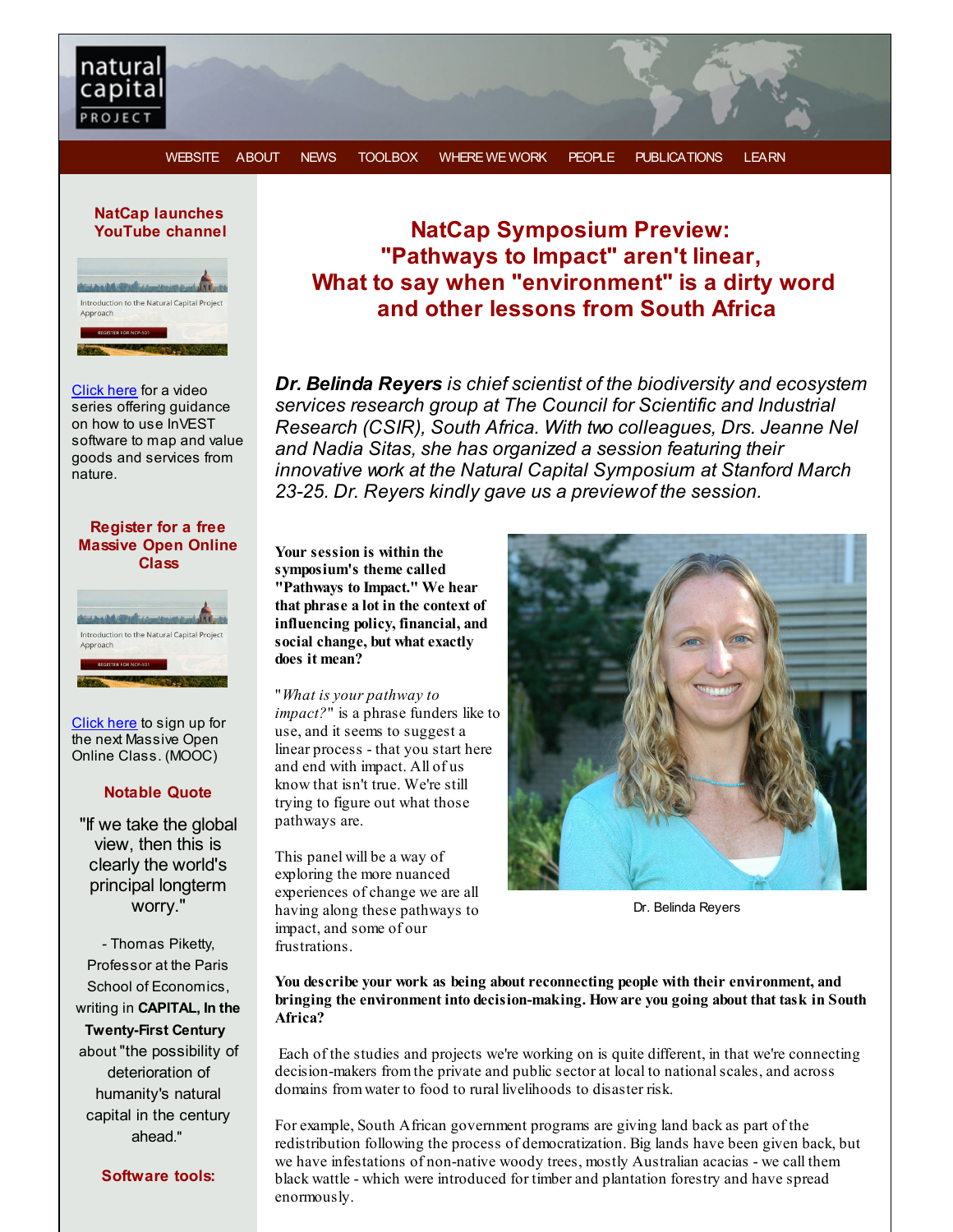# **InVEST**

integrated valuation of environmental services and tradeoffs

[InVEST](http://r20.rs6.net/tn.jsp?f=001QSQH_6_fR7nEUXb5nNSYpmVwbCVi25NP2YciBDOioGL0CdLWVYrxLUTtQjnxLSIDUO_ynG2Ok0SyVTYDaDFafXuIZBhEKbao09_ChYIWE5vPOmii6GKxkqv3AJcIu26b968ka5FfC2hyxW8FaM8x4jBVbR-vZV5j2pWmUWs6cGfQQJG6BuOYRKaQeskUFWGLAB3O4aIQ7Ui8RNAJWfF2SrOGIHHlsONICvcfcPp1H0gCCC6jCrP5g5l68HQFrIpcJ9v7NrFf1yZgCkWtvznon0UrwWw31Dp9cg3FoG3Q0qJ5aqz-33Acwv9PMsM7cM9YVB2pXCJHCtmeG-3_7ofqbw==&c=&ch=) is a free and open-source software suite developed by the Natural Capital Project. InVEST 3.0.1 was released November 20, 2014.



[OPAL](http://r20.rs6.net/tn.jsp?f=001QSQH_6_fR7nEUXb5nNSYpmVwbCVi25NP2YciBDOioGL0CdLWVYrxLXrawAa28PgtwjO5Nnq8GWyx09tPRdwssNr4Cv2XR-naFDvTXvfGTGyIc0kWOVmlchpovULDt7iiAHUDVl_9Xlu27utmrTNH6ffKnLm4QqVLrDTRnMMY9mCtKHqs5PrPqXQ3_RZudAK41oMfZCAInje1gryzLdXuVcp1PE0nwJz9qvFEDjlivp0tYiRO3Tl_HZG6O6HejijF_U5UTAoauM_41FPh4FVXC78-m-3CdRf2c3Ti7uNOTWYKuMiNt7amX39CFiMbMn_-RmnEYJzs4zvy6pLxVhjwaA==&c=&ch=) is NatCap's latest free and open-source software for mitigating development impacts. OPAL 1.0.2 was released on January 20, 2015.



[RIOS](http://r20.rs6.net/tn.jsp?f=001QSQH_6_fR7nEUXb5nNSYpmVwbCVi25NP2YciBDOioGL0CdLWVYrxLTPpo69NTPfaBKoHV-ZIrKj0Xq11_RXCRquFsOAS_rprZv0Abp2TifTIcKuRhEEOPHThvyYVSrcNd4z62vOhoJpOGwc5iGPL46v_lM05voKuH4dr9af_ltmOTwpVpJBTeHEJrnC6UUeJ0Jwzuvjp6gcpoXfdFVbtlkEtkwIbELggaV72xjkaBPPDoOI66-N8cIsKGaQRuddBXe7eC5L7Hh3NV4ldc9kMqTtS3yrezqrFJJ2ENyeGkNTcqK8FZkhloTg0F4MDiTV6iuZXFzYMQYNLwE5nyGBbKg==&c=&ch=) is a software tool that helps design costeffective investments in watershed services. RIOS 1.0.0b11 was released on December 10, 2014.

For help using InVEST and RIOS, visit the NatCap [Forums](http://r20.rs6.net/tn.jsp?f=001QSQH_6_fR7nEUXb5nNSYpmVwbCVi25NP2YciBDOioGL0CdLWVYrxLV46T1DIFjlgxXR9nYq8NjmHJeF8M3TWGar2QF_vrG-6m7A-srQ-53x2VVedOqUTusEU6TI-AseHeaoUc5feibfW4abHnH4q55Jpt54sRg1ans02cKsgBB_DxVS5-hRn1TvyKe6060G_eoE69zn2AeUhe6INz-JBMBoadUddDshn35DGXypYyCSuH256meOfcT0nFcfyKWgmbA4IQUcfuOSYX-pX5qc9SjTNZeb4oJvcU5rRDWfDqU4_g1tneuw2EIXLN83hrPEYM8XYSxPnioTQrpV20kIENQ==&c=&ch=), our online user community.

#### **Newsletter Archive**

Check out NatCap's previous newsletters in our [Newsletter](http://r20.rs6.net/tn.jsp?f=001QSQH_6_fR7nEUXb5nNSYpmVwbCVi25NP2YciBDOioGL0CdLWVYrxLaY84xOSH1kSxsLZ9nIYpyW1Me-TJYk-vrgkv1uwRXQBnS3snn3ujFcHkxq-i_sBVsKyM42eGxUyPNT9uqFNxXFuADwvsZccYZBRL2-QthJsHz4QU6WgST72fZDv-rvj-IEoq2h-ydliQtMKKTXQ8OUwAwponOUctj1X1S5L2GtZKaK-bieYJVCZ5LmREi_7Rj2L1Rt4JYyAKuIlF_5-BMYZ3F6xfPsv90S08s5qeKGr596JY1yBhX5cSYcwnt-nvSRHJutehFcBJbUHGEWyeEeq6_JObGNeAGeTcOkgj2s4_EmbwDyIOss=&c=&ch=) Archive.

# **Follow Us Online**





#### **Howis your work helping to reconnect people with their environment in this case?**

We're working with communities on these lands to identify where the trees are limiting grazing capacity, where it's not really viable land anymore. The invasive trees are also water-intensive [in an area with little water], so we're partnering with the Working for Water program, which hires unemployed people to clear the trees.

*[Click](http://r20.rs6.net/tn.jsp?f=001QSQH_6_fR7nEUXb5nNSYpmVwbCVi25NP2YciBDOioGL0CdLWVYrxLf_9eOC8ZLZB0Wa0WpfOGYPc3SiD59EJpHNS7PHQxtJzpgzVw4wWUedatC_Ar2JjbXzh4cmGx8m_5XaCRIy332lbwi3JRz9JRhXRl-kvhrv6SpfX9e1LxuGC3moF3xnwgvOB5Tzdv28h8AwNb-XoHK9JnCwwYgxJcZL3TtMdYisSKV-qDML5RdsSAj1uyQfk0wfJBoH8cUS6RM-mbtDHXBrrt9YLuUupSnOqbRID8PgWo8NkEpZE1SbfZaqWdIVBJ2tFvdcTUyMqaWaum1480c8rtJP2hyjdVESG88Hp1jE5WqBkQmt6BSA=&c=&ch=) Here to read the full interview*

*Other featured Symposium speakers this year include Mark Gough, the Executive Director of the Natural Capital Coalition, who will be talking about Generating Action in Business with the Natural Capital Coalition and Protocol, environmental economist Michael Verdone of the IUCN and Brandon Keim, a journalist for Wired and Conservation magazine. [Click](http://r20.rs6.net/tn.jsp?f=001QSQH_6_fR7nEUXb5nNSYpmVwbCVi25NP2YciBDOioGL0CdLWVYrxLU2__KZ51EMuRT6mw_XnJu8a_zK1UM21NNMuWjkQQikbnwTtt_eTuL9_NURUzCh2IwpAo42IunoCfXwEaTdF-gMLt2nBsE6m75jAWstl4lWPRwKgzfj_eVaRX7m6aB0SgIixUef3h7WeW5py6skmnbPhIr044WcTgHQo_5ZHMTyWB4MpxwSKnkj2qlAIwcUOtZBI-HX7tBQI4gB7iCQ2qr1XV_xZoHZlAzMflaWXmjFZnGxFY4y0unIFgAe-GF8ZH8VawTPgfECCFjJ6rfIBf5N3iQbFRE0ELU_ONsjBSPCeBAFL4ebeKb61P6TDhkM4sA==&c=&ch=) here to register or submit a proposal.*

## **Harnessing today's computing power to drive sustainability: NatCappers to lead AAAS Discussion**

*The annual AAAS meeting convenes Feb 12-16 in San Jose, and NatCap software architect Rich Sharp and Lead scientist Becky Chaplin-Kramer have organized a symposium called Information Accelerators: Using Online Tools To Address Sustainability Challenges*



The AAAS Annual Meeting w ill be in San Jose, Feb 12-16

Over the past decade, the rate of online data storage has doubled every two years, internet connection speeds have increased 50% per year, and the price of computational hardware has halved every 14 months. With another two billion people expected on the planet by 2050 and mounting pressure on lands, waters, and all vital natural resources, information about how to steward the relationships between human and natural systems has never been more precious, and there is enormous untapped potential to use advances in computing power to provide better support for nearly every decision that affects our sustainability on the planet.

Taking place in the heart of Silicon Valley, this symposium will highlight online tools and initiatives designed to incorporate social and environmental science to support conservation and human wellbeing. In a discussion moderated by Kai Lee of the Packard Foundation, each speaker will share insights into opportunities and barriers to using data and tools to their full potential.

"Everybody wants their tool to change the world," said Sharp, who will speak about NatCap's efforts to create tools and a global data platform to incorporate nature's value into decisions. "Funding these tools provides an incredible opportunity for doing good for nature. But a deeper challenge lies not in the initial cost of development, but of the long term maintenance as the tool is used in practice to affect change," Sharp said. Sociopolitical barriers can also keep tools from meeting the goals of the original vision. "I feel like nobody ever really talks about that, and I wanted to bring developers together to share our experiences and ideas for breaking that cycle."

The symposium will bring some of the best thinkers and environmental software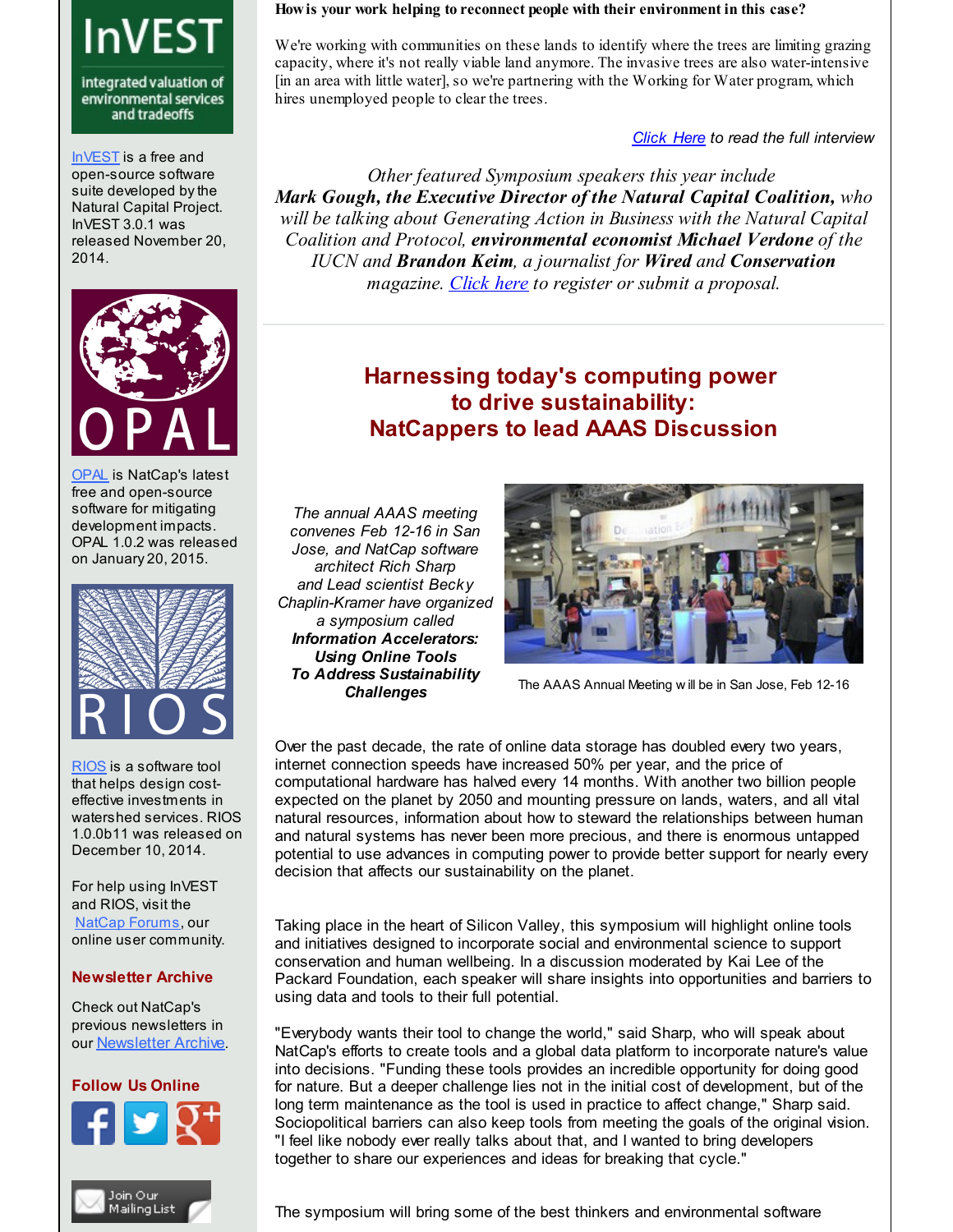developers together to figure out how tools can harness today's computing power to inform decisions with better outcomes for people and the planet.

## **Recent Press and Publications**

Taylor Ricketts co-authored a study published in the January issue of PLoS ONE, showing how lower pollination rates can contribute to human malnutrition, especially in mothers and children.

"Pollinator declines can really matter to human health, with quite scary numbers for vitamin A deficiencies, for example, which can lead to blindness and increased death rates for some diseases, including malaria," said. Ricketts.



#### Do [Pollinators](http://r20.rs6.net/tn.jsp?f=001QSQH_6_fR7nEUXb5nNSYpmVwbCVi25NP2YciBDOioGL0CdLWVYrxLQ9aWKfed1UpKO-_ecLezGLQy5D2_lQTu3EthCAVtiJKI3YTYxxXsyOjfcHv0s6vJ9NWHmp9YR3_6c-OhR13As7NNwB2NU2Sk06yLw8mVaXNiQ6kJO_UHByBaYEbLii6wUGLSEHV79rVFjFDXZS_Rg28RHiogAUi7VmtA1snw7jqTUA5UXGSEfMfUSmn1vDn_Qkth17vScO20RUhWJDOJdTpiSOK03qOz4dk6l94w6XomjZxlHox7q9p_kvQ4BNdtl7EFAU2jdjdt2obeIrYK1k-7ES6G1WdOVHzFCGcwGMziUwgsckJ8-9yMsat1kX1zbdjdpHVbA0T&c=&ch=) Contribute to Nutritional Health?

Ellis, Alicia M.; Samuel S. Myers; Taylor H. Ricketts. *PLoS ONE. January 9, 2015. Vol. 10(1): e114805. doi:10.1371/journal.pone.0114805*

Loss of honey bees and other pollinators could mean [malnutrition](http://r20.rs6.net/tn.jsp?f=001QSQH_6_fR7nEUXb5nNSYpmVwbCVi25NP2YciBDOioGL0CdLWVYrxLQ9aWKfed1UpG_PgZxdUb8RzSG2de3kpko5y65iLmygYxFbzBh7rXfbHFRwRxlUf2l85QXR7mUTbQ6xcDHqpt3VrEBtKvmWcLY7WhkDIVxHE8EZSNJfeKUaC48D1K5SN8vkn19R-X75lj76-XvK4Y82wrBpEtiq4oWtOCCeuyai_jtScPGtsU_4ii18QoDccepc4ABXFMl1EZVy-bEk18HDuz8WlCfnUdp-iCPwcnDOA4CMXcVvZ3_rwfqYQJfjSHyxCG9kHlSN1eH-siu3eOq6vV2lVVw9AfRTLiGHEadNKhppqOP2E_lZzkrk0xPAEsA4AT51RPP3LCCYzvNTZDcEOkvzr5jWQmr8i9yRrEudHXuIKn-v9UPE=&c=&ch=) for millions around the world

*PBS Newshour, January 28, 2015, by Adelyn Baxter*

A Hidden Hunger: How Bee Decline Can Hurt [Humans](http://r20.rs6.net/tn.jsp?f=001QSQH_6_fR7nEUXb5nNSYpmVwbCVi25NP2YciBDOioGL0CdLWVYrxLQ9aWKfed1UpGe-OEsBoXcJ37yX1NqNGyadaUbv-Q6wBX0tB1WnxsN9WInCL8BBrMUJfpImP67S1bhu2ikCDKRfFjbNby8G8UKeJqCnHIDslyUyoucP6HWHPwXkF5nfQQBI7UGCcvwS3MY9dUJqWeB-kk5iiTvupHR4DsPOU3DqCu3B60LNKovvc-8r7ohvB-nTeYDncEgI8ihzipu4ZyQeMssNpk_n6HyBA_TUr48mA9gpkDELYZRLvtF23-70OaILjjndkW49UrqoqSn9SX-LSNZJhIhrP5VYmi8o-sIqSHCX47dzHFOPES65RyEyZE_3hUW1Cz_eC1q7HhS7Ff2g2e6LJ1RIQdljFW3BVG943&c=&ch=) Too *Nature World News, January 26, 2015, by Brian Stallard*

Research shows loss of pollinators increases risk of [malnutrition](http://r20.rs6.net/tn.jsp?f=001QSQH_6_fR7nEUXb5nNSYpmVwbCVi25NP2YciBDOioGL0CdLWVYrxLQ9aWKfed1UpBYesUfljPjbXfX-Kh_fsx2ZSiJG_COEQDZ6HVaGz38Ug1ouVynLJR6AI3E_SNxmLTzbEPX9RNWPw2zTqMaud47gdKpc0rHvCOVcQ1sfzP1V-14Qx_mmyR3R_qvYSpCgTNmN4gSncs7nt06CDqtCyRaP9f02_lfRwspA9YW38DDaM3wWdLETt0MTZnT1ZNMYqpmXe8pDBRodQqokfkX--D68K5olfl3WfJUbwblGL_aV-Q6qDiWrDJTUpDjV30VoR9rFckqAdTUicRD44p0RuEkk_FelRxRZaQ2jWdMeiw1CRZ7GVUTMljw==&c=&ch=) and disease *PHYS.ORG, January 26, 2015*

Analyzing photos posted to the online photo-sharing site Flickr, NatCap researchers and collaborators found that Minnesota and Iowa lakes with better water quality receive more visits than dirtier lakes, and that swimmers are willing to travel further to visit those clean, clear lakes - in some instances 56 minutes farther (equivalent to US\$22 in travel costs) for every one meter increase in water clarity.

[Recreational](http://r20.rs6.net/tn.jsp?f=001QSQH_6_fR7nEUXb5nNSYpmVwbCVi25NP2YciBDOioGL0CdLWVYrxLU2__KZ51EMuc_tCZJtTNylpmq-gagKfpTsjLtDPXOi67svsP4YRxa19iVRdwjVXtPOlp3kDCvTWwO-TS2q92qeL0C1zrwsBrYkqr5ilMKDAcix-01dMC5ki9bFHbT1gIFpn-uAKrsRPlWFioT0Kn3oUUu2EoBLs1dZ-1uD8KwFA-Mo85HIEl7LD6QnUSP7ii23KAba3utscQOwEcM0kssNn-jSupp3bLzUszu1Z-X0XqOfGC7aZEqsPvEtouOiPeo-26aWXPJND8FXm4eCtAsXxA8OpbrLIamCMhcuN2rZO&c=&ch=) demand for clean water: evidence from geotagged photographs by visitors to lakes Keeler, Bonnie; Wood, Spencer A., Polasky, Stephen; Kling, Catherine; Filstrup, Christopher T.; Downing, John A.

Frontiers in Ecology and the Environment, Jan 29, 2015 doi:10.1890/140124

### **Other Press and Publications:**

Network structure beyond food webs: mapping non-trophic and trophic [interactions](http://r20.rs6.net/tn.jsp?f=001QSQH_6_fR7nEUXb5nNSYpmVwbCVi25NP2YciBDOioGL0CdLWVYrxLU2__KZ51EMuATFOVzUqDMUPS7ngAZu6gr4P4Lj3-s8nP6tjC0scaA7dCZH1bBPlo_9GBfmvfRRTgY20Sr5Ebp_OSsi0uHkZBNrd4d7HCYzD9edFVJfQGAFwAEzw7bEcEhK08ve9Hma8pSboV_J0G-wqaWkJzyreaRkqTAF--sqtdFxgpAD6y5AAoHXuvEFnrEd0sK4FjWS-MCCGcik-73vWz_MsvyzivQoAY9qH3bkMhfQwmGCvIRqSGdIouWCyTw909rUl_oXfb2XHbUeYGVs=&c=&ch=) on Chilean rocky shores. Ecology, 2015, 96:291-303.

Kéfi, Sonia; Eric L. Berlow, Evie A. Wieters, Lucas N. Joppa, Spencer A. Wood, Ulrich Brose, Sergio A. Navarrete

Private incentives for the emergence of [co-production](http://r20.rs6.net/tn.jsp?f=001QSQH_6_fR7nEUXb5nNSYpmVwbCVi25NP2YciBDOioGL0CdLWVYrxLZLpw7l3PO2CzD-gdNRZLTxkF3FCHpb6kMKb9EoeTPF_-4nRhnJjWfAAl9XLtJ_VAaNsQLDSkWsD8QxrFiUWlA_AHlGyVBJzeJIOCQ0kpMJt5DYH0GfNLT4Sweld9UCf2aoQMgcH9hy9osxUEj5FoBO48ytYQxUQgqsURpYJTQ9VVxTv_PWUfJuVklKTBdc-yRiFT-aGPHQr2ju-8AJ5EPInWXgDn-x9zMwidb8FH7_SlNjgFFZnbnpYb6fHZu_hExA4uDAVUDXPkJsLMRUxp2iRxD5SARqX9YIqlcqbol0JPiegfsy_fXX6RO6ac9MC_A==&c=&ch=) of offshore wind energy and mussel aquaculture Griffin, Robert; Bela Buck; Gesche Krause.

*Aquaculture. January 20, 2015, Vol. 436, pp 80-89. doi:10.1016/j.aquaculture.2014.10.035*